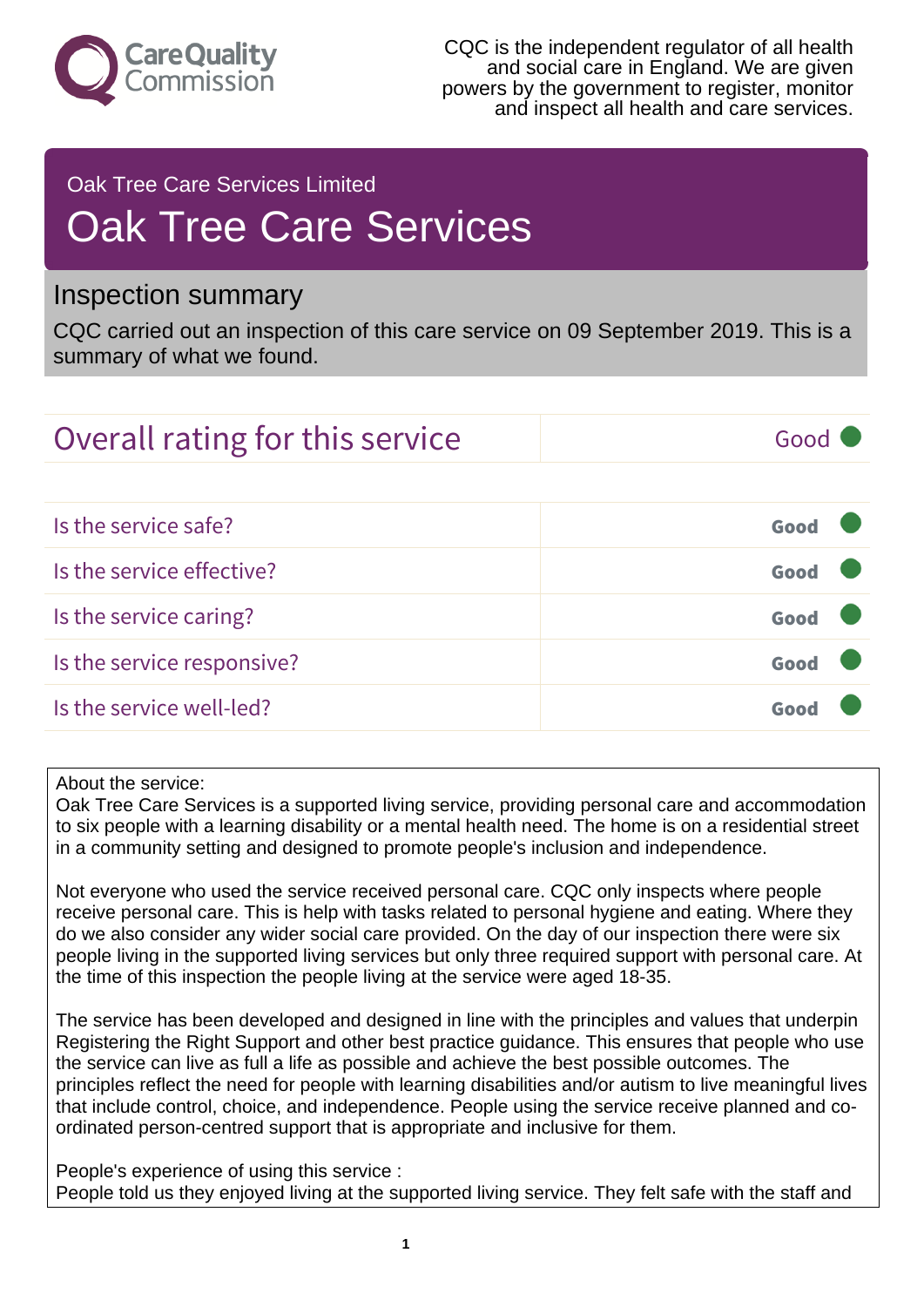

the other people who lived at the service. Staff were kind to them and treated them with respect.

There was a person-centred culture at the service. People were supported to have maximum choice and control of their lives and staff supported them in the least restrictive way possible and in their best interests; the policies and systems in the service supported this practice.

People were involved in a wide range of activities including education and volunteering. Care records outlined people's needs but also their abilities and the registered manager and staff team promoted independence for everyone living at the service.

People were supported, where needed, to access external health professionals to help promote good health and wellbeing. Family members praised the service provided and the ability of staff and the senior management team that worked in partnership with them.

People were safeguarded against the risks of abuse and harm by the systems and by the staff. Risks to people were assessed and mitigated. There were enough staff to meet people's needs and provide flexible, responsive care.

The service applied the principles and values of Registering the Right Support and other best practice guidance. These ensure that people who use the service can live as full a life as possible and achieve the best possible outcomes that include control, choice and independence. The outcomes for people using the service reflected the principles and values of Registering the Right Support by promoting choice and control, independence and inclusion. People's support focused on them having as many opportunities as possible for them to gain new skills and become more independent.

The Secretary of State has asked the Care Quality Commission (CQC) to conduct a thematic review and to make recommendations about the use of restrictive interventions in settings that provide care for people with or who might have mental health problems, learning disabilities and/or autism. Thematic reviews look in-depth at specific issues concerning quality of care across the health and social care sectors. They expand our understanding of both good and poor practice and of the potential drivers of improvement.

As part of thematic review, we carried out a survey with the nominated individual at this inspection. The nominated individual is responsible for supervising the management of the service on behalf of the provider. This considered whether the service used any restrictive intervention practices (restraint, seclusion and segregation) when supporting people.

The service used some restrictive intervention practices as a last resort, in a person-centred way, in line with positive behaviour support principles.

For more details, please see the full report which is on the CQC website at www.cqc.org.uk.

Rating at last inspection:

The last rating for the service was good (published 5 May 2017).

Why we inspected:

This was a planned inspection based on the previous rating.

Follow up:

We will continue to monitor information we receive about the service until we return to visit as per